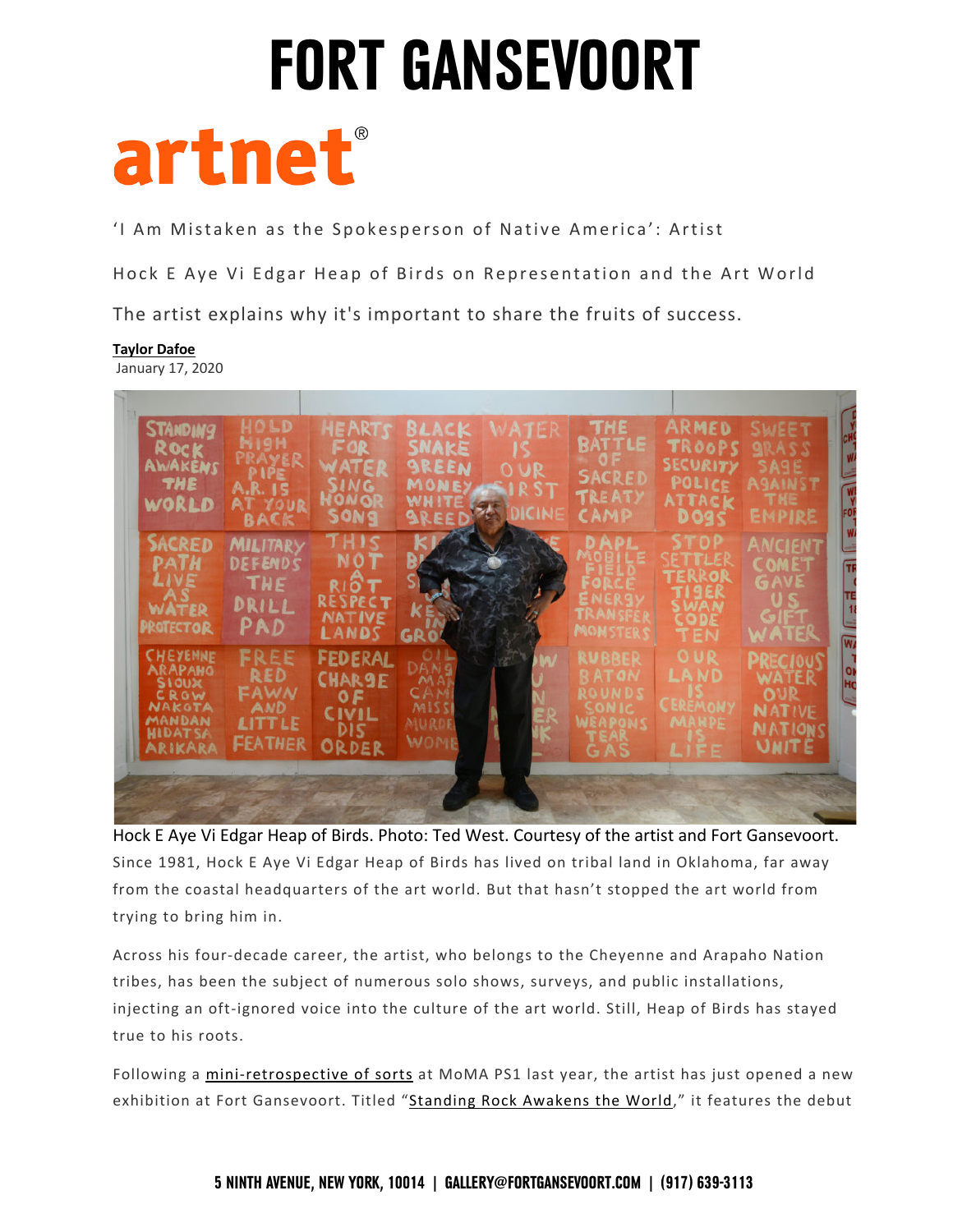of a new eponymous installation of blood-red monoprints, each emblazoned with a simple phrase that thrums like a haunting incantation: "OIL / DANGER / MAN / CAMPS / MISSING / MURDERED / WOMEN."

 The title references the protests at the Standing Rock reservation, where demonstrators in early 2016 began speaking out against the Dakota Access Pipeline, a shale-gas line that activists said would leak into and contaminate water sources.

 facsimile made with the residual ink of the first. Whereas the first phrases resound like rallying cries, their partners echo like a faint whimper. In the show, 24 original prints are each matched by an accompanying "ghost print"—a faded

 Also included in the show are new versions of his "Native Hosts" series of signs, listing the names of tribes that once occupied New York. Heap of Birds first introduced the series at New York's City Hall Park in 1988, but the project was censored, and only six of the 12 tribes that lived in the region were represented. The artist has reprised the full work for his Fort Gansevoort show.

 On the occasion of the exhibition, Artnet spoke with Heap of Birds about the censorship episode and his battle with the New York mayor's office, why success should be shared with others, and why Native peoples live "in the realm of ghost spirits."

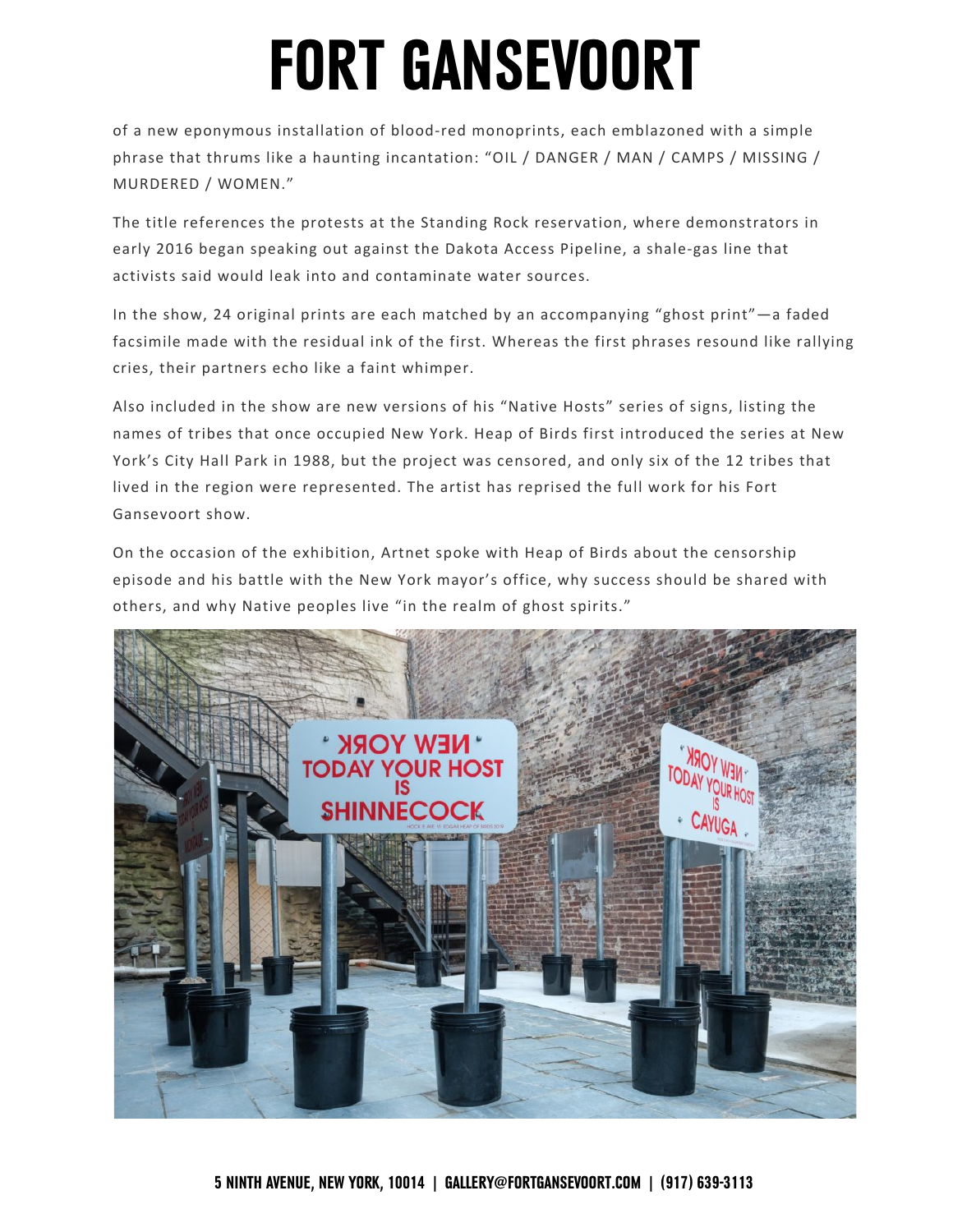A view of "Standing Rock Awakens the World," Hock E Aye Vi Edgar Heap of Birds's exhibition, at Fort Gansevoort. Courtesy of the artist and Fort Gansevoort.

### **The Standing Rock and Dakota Access Pipeline protests brought a number of issues facing Native peoples to the consciousness of the wider public. What did that movement mean to you?**

 There's one print in the new installation that has a list of tribes: Arikara, Cheyenne, Arapaho, Nakota. Those are the original signers of the Fort Laramie treaty [which established territorial claims for Native peoples in 1851]. The activists who came to protest at Standing Rock cited that treaty as their right to come to that land. The tribes had made that agreement and they came to that property on the basis of the treaty, even though America reneged on it.

 Today, Native tribes are very separated in a sense. They're informed and enriched by their separate doctrines and practices, and as a result, they're not very unified when it's time to come together to battle something. What meant the most to me at Standing Rock was the unification of tribes. That's so necessary.



An installation view of the show. Courtesy of the artist and Fort Gansevoort.

#### **Why do you think Standing Rock resonated with non-tribal people?**

 water. It was about the pollution of the water. And then, of course, the pipe did leak, just like everyone thought it would. I think it was the environmental component. It wasn't strictly a Native issue; it was about

### **Can you tell me about the ghost prints? This is a technique you've used before, such as in the** *Surviving Active Shooter Custer* **installation at MoMA PS1 last year.**

 a residual amount of ink on the plate after the first pull, so you can make a second, fainter print. I use it as a metaphor for the marginalized life of Native people in this republic. We're It's a conventional method that printmakers use. When you're making monoprints, there's still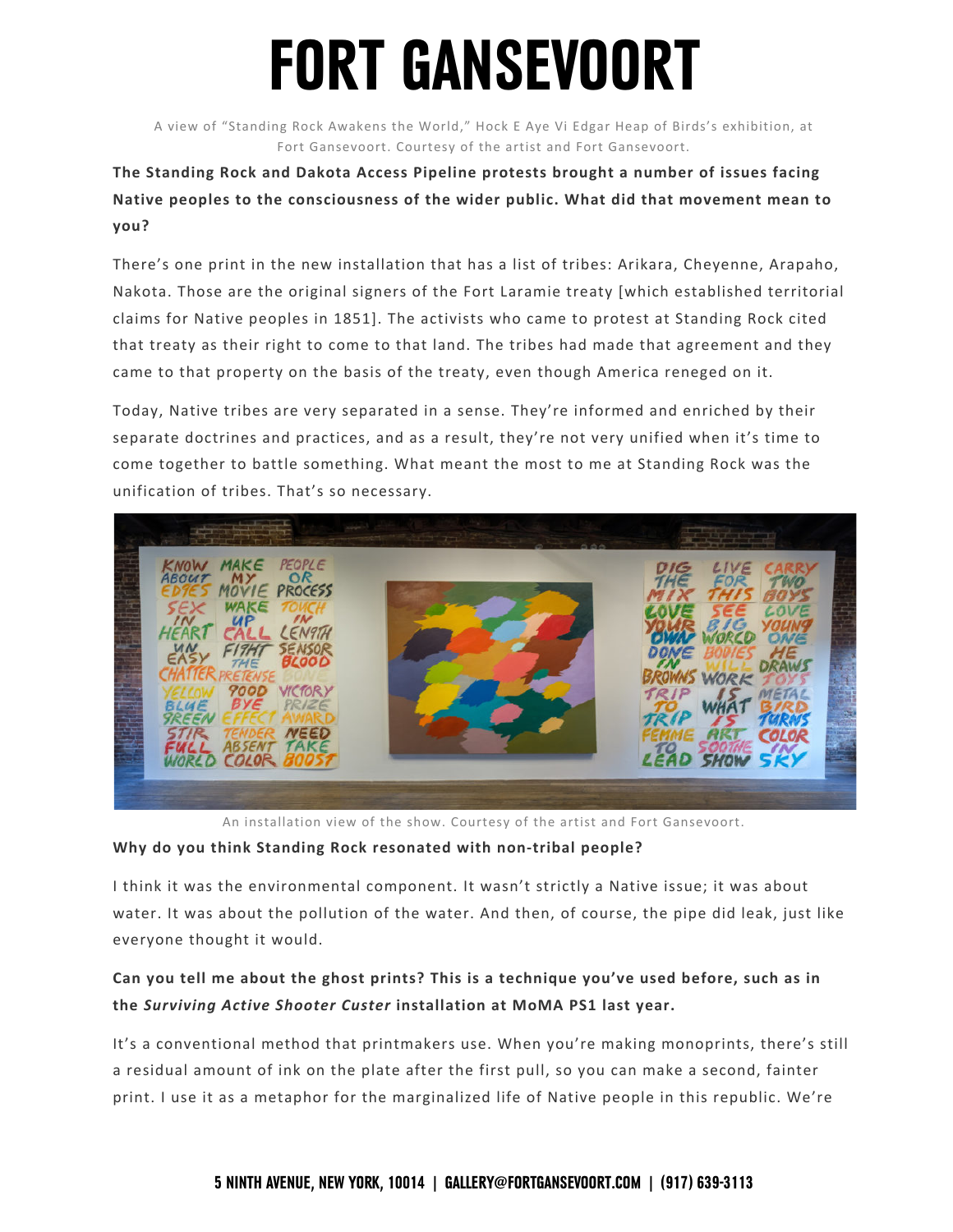so faint. We hardly exist in contemporary society and history is so biased. Couple that with all the massacres where I'm from—there are so many ghosts out there. That's primarily where the Native people reside, in the realm of ghost spirits. So I vow to always make a ghost.



Hock E Aye Vi Edgar Heap of Birds, *Boost West* (1990). Courtesy of the artist and Fort Gansevoort.

#### **5 NINTH AVENUE, NEW YORK, 10014 | [GALLERY@FORTGANSEVOORT.COM](mailto:GALLERY@FORTGANSEVOORT.COM) | (917) 639-3113**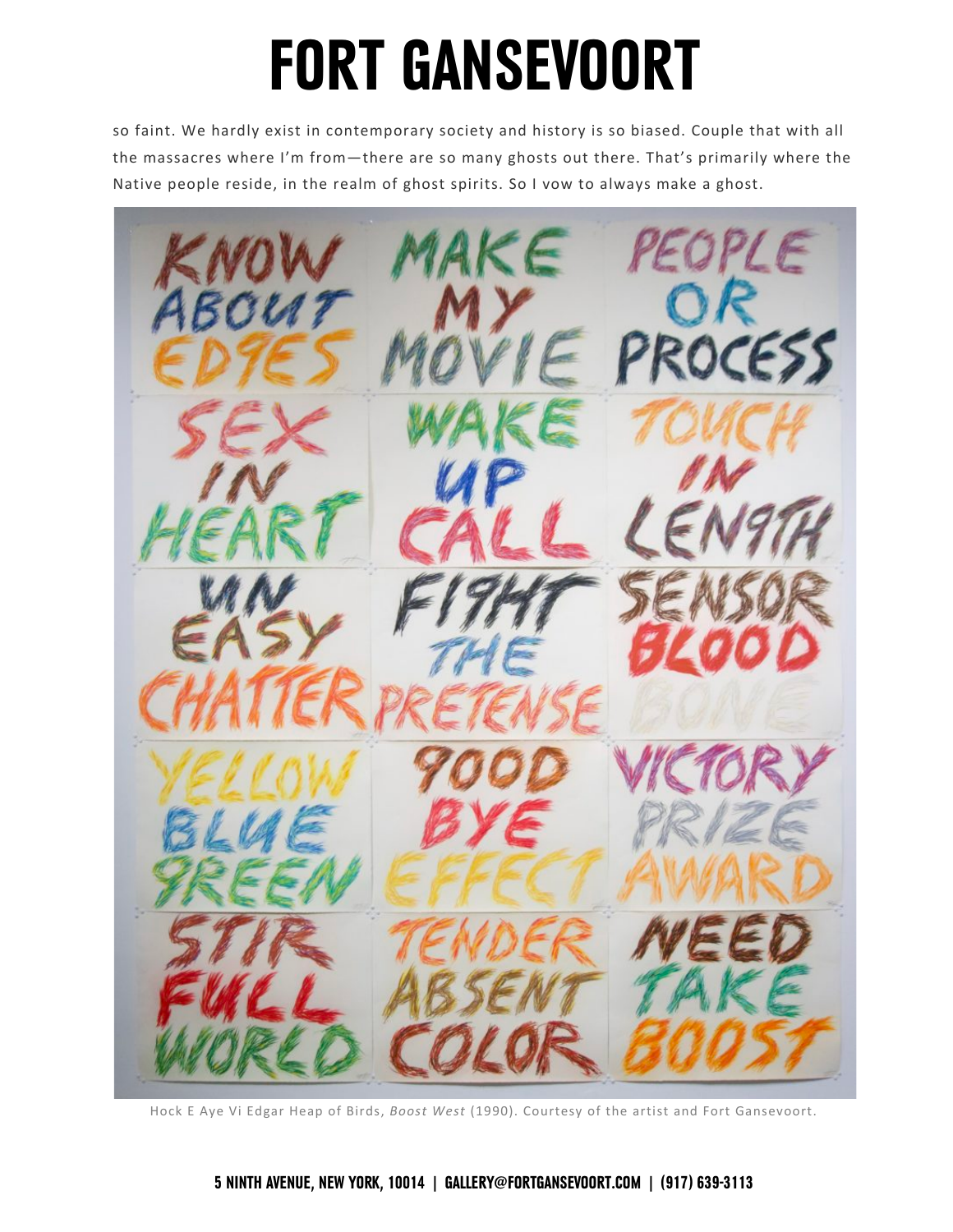**The show features a new version of your "Native Hosts" series of signs dedicated to the tribes that once lived in New York. It's the first time you've mounted them in the city since you debuted the series at City Hall Park in 1988.** 

 The original was actually censored. Only half of the series was allowed to be installed. Mayor Koch's office said there could only be six signs, even though there were 12 tribes. We were forced to settle for that. The Public Art Fund didn't do a very good job supporting it.

#### **Did the mayor's office give you justification for limiting the number?**

 I don't know. It could have been the amount of signage. Maybe it was too many tribal somewhat innocuous, and there were other huge public sculptures installed in the area and they were all allowed to stand. Not the signs. It was too much to have a noticeable presence of Native lives, I guess. The Public Art Fund also said that people were graffitiing on the signs. identities around the building. They were scattered all over the park, so it would have been

 I've done these installations all over the world. I feel very strongly that whenever you step out the door with art, it's a dialogue. You have to allow people to respond to your work. If they graffiti it, well, that's part of their response. But the Public Art Fund said, "Well, if we let them graffiti on your stuff, then we'll have to let them do it to everybody's work. We have to clean me for the cleaning. it." So I said, "Okay, clean them." And then when I went to get my final payment, they billed

 I was a young artist; I didn't know how to fight back. So I just took the smaller check, even though it wasn't a very big check to begin with. The whole affair was handled badly.



 Hock E Aye Vi Edgar Heap of Birds, *Standing Rock Awakens the World* (2019). Courtesy of the artist and Fort Gansevoort.

 **The series features the names of tribes that aren't your own. Is there any tension for you in evoking those other tribes, even though you're doing it out of a sense of recognition? Have you ever faced any push back?**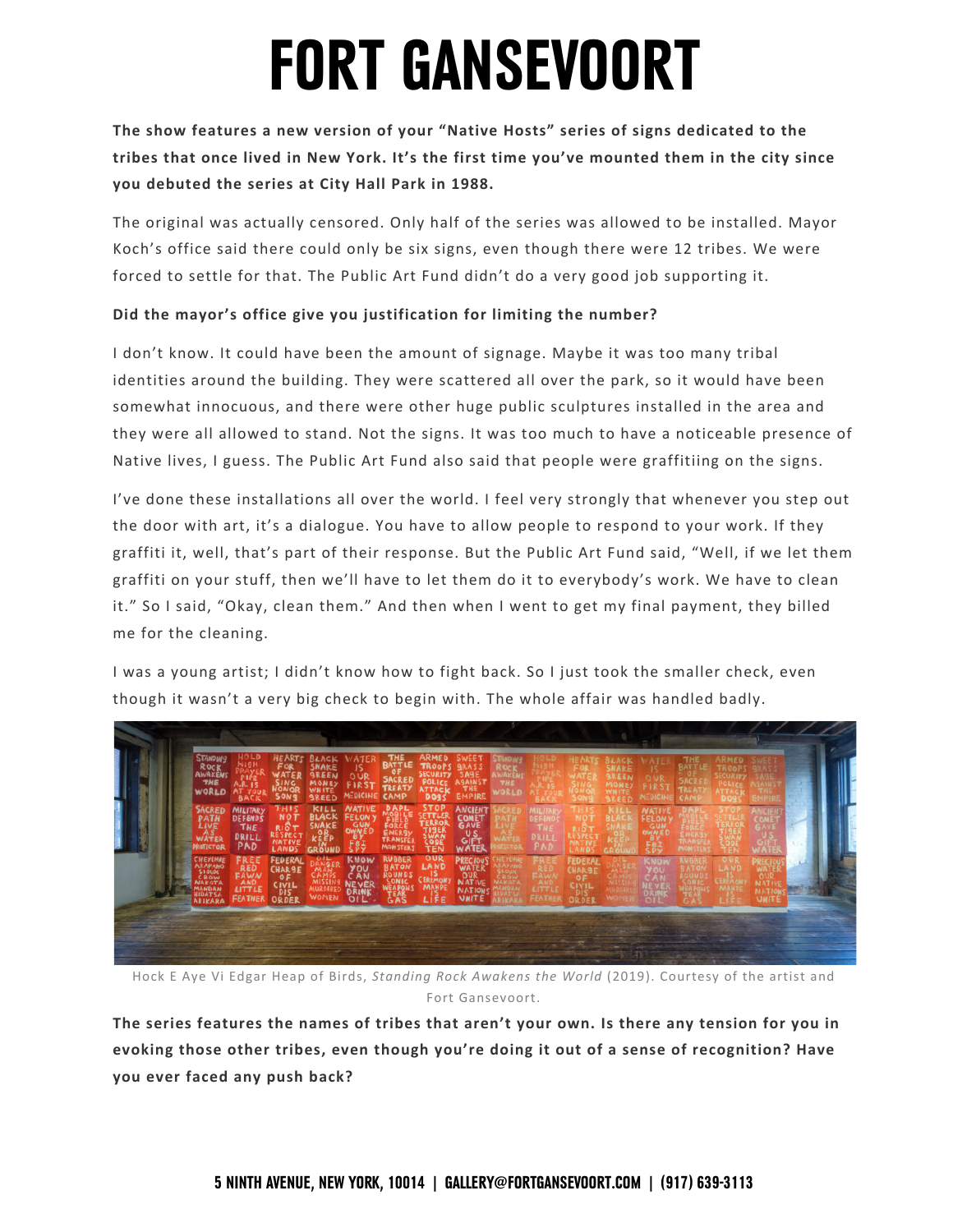The project is about me being a foreigner, really. I'm not from New York, I'm from Oklahoma. I acknowledgment. I do, too. I'm a guest in New York for the Native tribes. I do the same thing when I go to Vancouver, when I go to Ohio, when I go to California. There's no Native America. feel strongly that you have to honor your hosts. Everyone that comes here needs to make that It's all individual tribal nations.

 That's wrong, but I take that interest and I spin it back into the community. I bring forward Native leaders that are local. I do my work as well, but the first thing I do is to acknowledge the original people of the place. In some rare cases, people from the tribe say, 'Well, we don't want to have a sign. We want to make our own sign, or we want to do this, or do that." If they say that, then I don't make them. I'll only do it with their support. I feel like I am mistaken as the spokesperson of Native America when I visit the art world.



An installation view of the show. Courtesy of the artist and Fort Gansevoort.

 **Is there a balance to be struck between being a voice for marginalized communities, and being mislabeled or tokenized?** 

 You've got to share with the local artists and community members. You can't be a superstar. That's what the white man thinks artists are—solo geniuses. And then they want to make me the solo Indian genius. If you're a weak and don't understand your own life, then there's a temptation to adopt that premise. That's a big mistake. They tell you to do that, but that's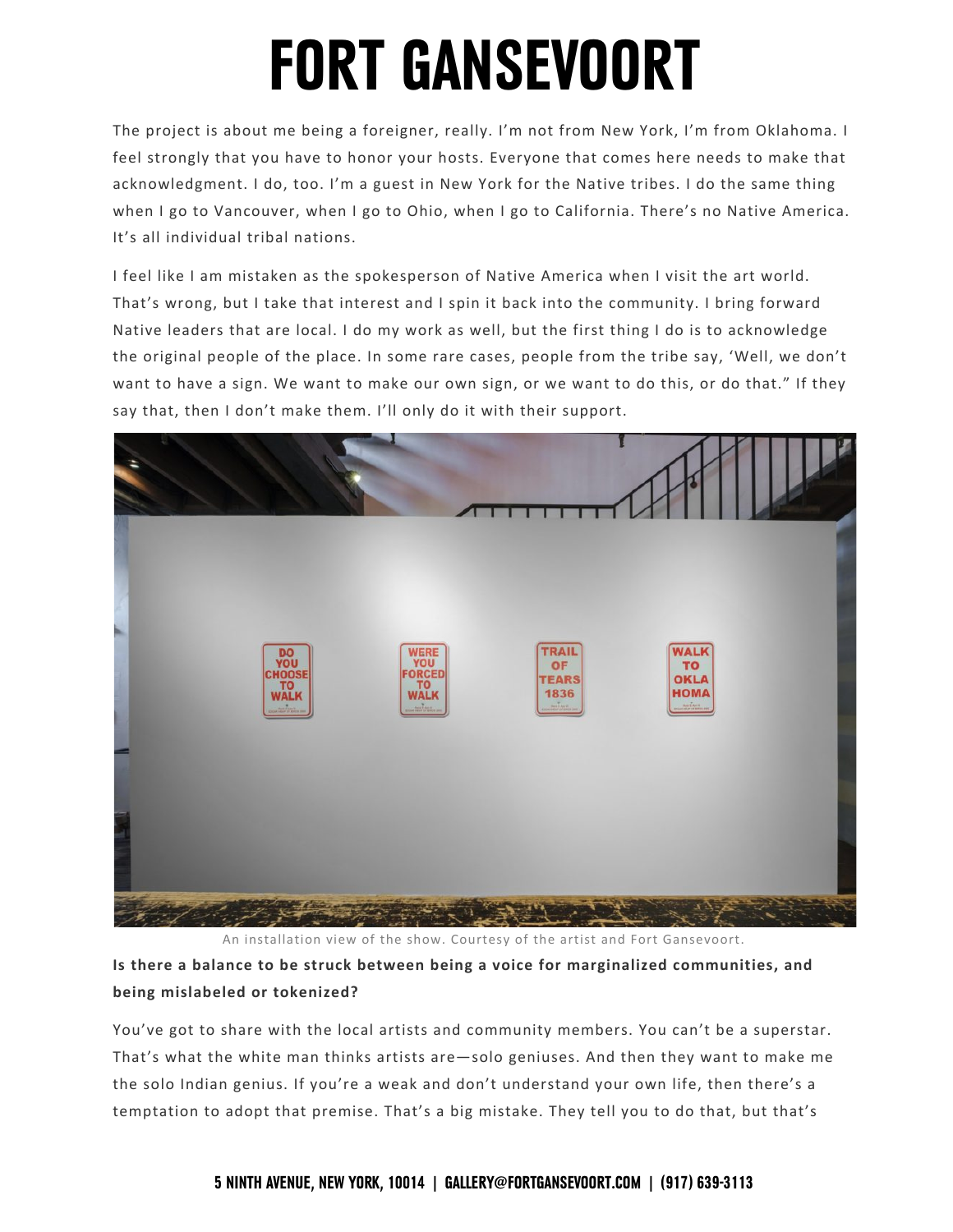wrong. What are you doing to share that with all the young artists? What are you doing to help a community of people? If you claim a tribe, you better know the damn tribe. Otherwise, don't tell me about it; I don't want to hear about it. There are enough imposters out there; we need people that are actually investing in a place.

 You may make art, but that's not your whole job. That's just a tiny little part of your life. It's not something you believe in or worship. You don't believe in Chelsea, do you? If you worship Chelsea, you're in trouble. If Chelsea's your God, well I'm sorry [*laughs*].



 Hock E Aye Vi Edgar Heap of Birds, *Neuf for Autumn I* (2014). Courtesy of the artist and Fort Gansevoort.  **You've made a point of living outside of the art world, both geographically and ideologically. You've also enjoyed success, with solo shows at MoMA PS1 and the Honolulu Museum of Art. You're now an insider in the art world. Does that change your relationship to it?** 

 from the *Neuf* series. For me, that painting is about sovereignty. That's a sovereign painting. I was living in a small canyon when I made the first painting in that series. I had to deal with the I'll back up a tiny bit. There's a big painting upstairs on the third floor of Fort Gansevoort,